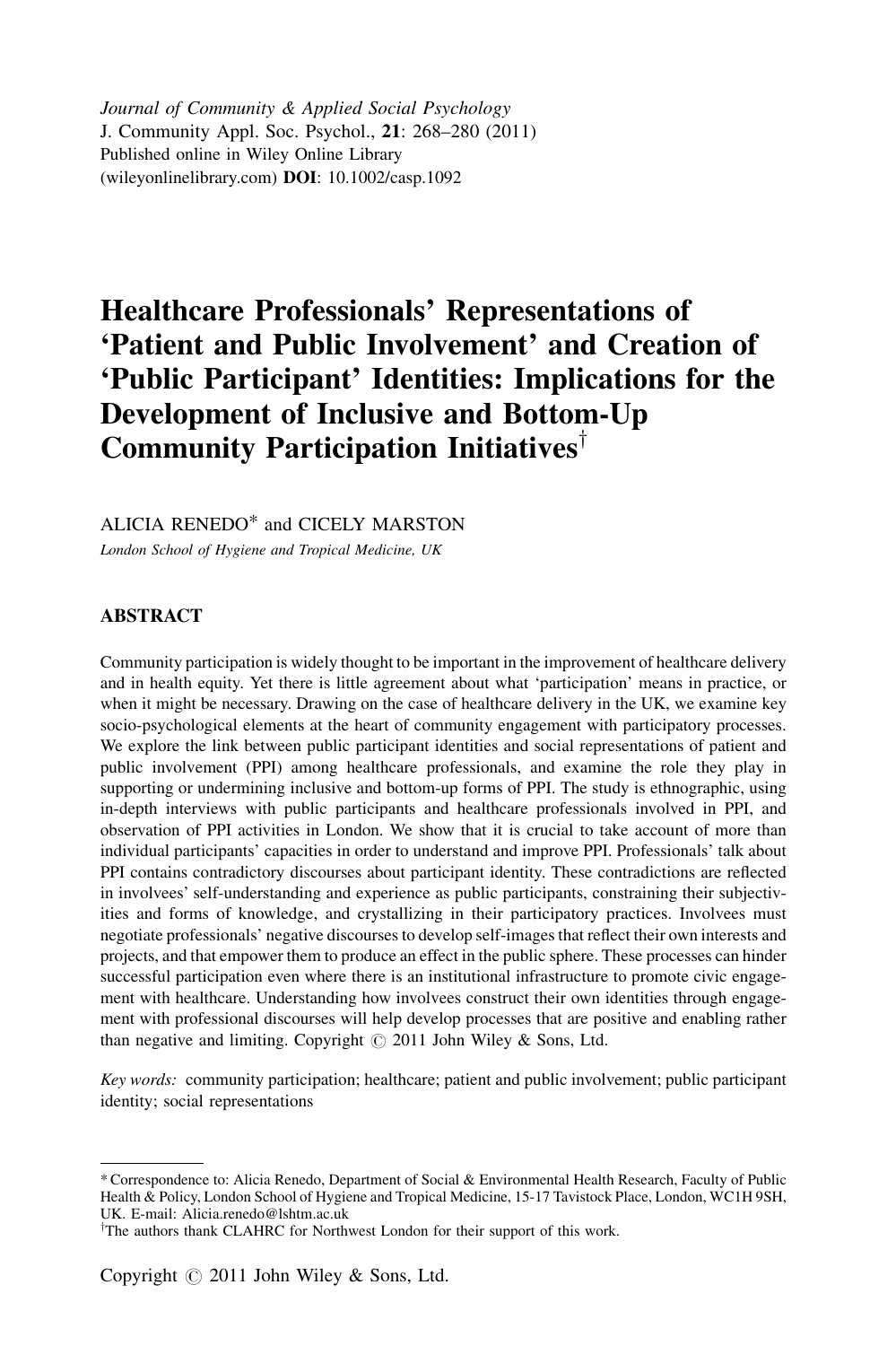## INTRODUCTION

Community participation is widely thought to be important in the improvement of healthcare delivery and in health equity (Department of Health, 1999; WHO, 2008; World Bank, 2006). Despite the apparent consensus, there is little agreement about what 'participation' means in practice, or when it might be necessary.

This paper draws on the case of healthcare delivery in the UK to examine key sociopsychological elements at the heart of participatory processes. We focus on the link between social representations of patient and public involvement (PPI) and public participant identities, and examine the role they play in undermining or supporting inclusive or community-orientated, 'bottom-up' forms of PPI. Participation in PPI can potentially provide a means through which ordinary people can exercise their citizenship in health services governance. In line with new approaches to citizenship (e.g. Barnes, 1999; Barnes, Newman, & Sullivan, 2004; Barnes, Auburn, & Lea, 2004), we view participation as a potential means of enabling 'citizenship in practice' (Barnes, Auburn et al., 2004). Within this framework citizenship is interactional, and constituted at the interface between public participants and official bodies/professionals through dynamic relationships between them (Barnes, Auburn et al., 2004). Citizenship not only involves civil rights, responsibilities or the internal attributes of individuals, but also opportunities to participate in systems of state governance (Barnes, 1999).

For more than a decade, the UK Department of Health has called for involvement of patients and the public in healthcare research and service development. Recent government policy has identified PPI as a way to promote citizen participation, to shape and improve organization and delivery within the National Health Service (NHS) (Tritter & Lutfey, 2009), despite the scarce evidence of impact on either healthcare research (Boote, Telford, & Cooper, 2002; Fudge, Wolfe, & McKevitt, 2007; Oliver et al., 2004) or equitable access to improved services (Barnes & Coelho, 2009). Within the NHS, there is an emphasis on developing individuals' capacities for PPI (INVOLVE, 2010), yet this approach ignores the contextual barriers and facilitators to successful involvement.

There is still widespread disagreement between policy makers, healthcare professionals<sup>1</sup> and 'involvees'<sup>2</sup> about the definitions and rationales behind PPI and the role public participants should play. Contrasting policy-level rationales for public participation (e.g. technocratic excellence versus democratic accountability) and diverging discourses about the relationship between public healthcare services and citizens (Barnes & Coelho, 2009; Hogg, 2007; Martin, 2008), are re-interpreted by professionals in response to their own agendas and projects (Martin, 2008). This affects how PPI is implemented and experienced by involvees (Martin, 2008). Within the NHS there is no agreement over the expected roles of public participants, or the 'qualifications' they need (e.g. experiential knowledge of an illness, elected to represent the views of a particular community) (Barnes & Coelho, 2009; Hogg, 2007; Martin, 2009).

Barriers to successful PPI development include resistance within organizational cultures, and differing ideas of 'involvement' held by staff and 'involvees' (Daykin, Evans, Petsoulas, & Sayers, 2007). Participatory practices also tend to remain at the consultation level with professionals' decisions taking priority (Barnes & Coelho, 2009). In other words, individuals' capacities are far from the only limitation to the success of PPI.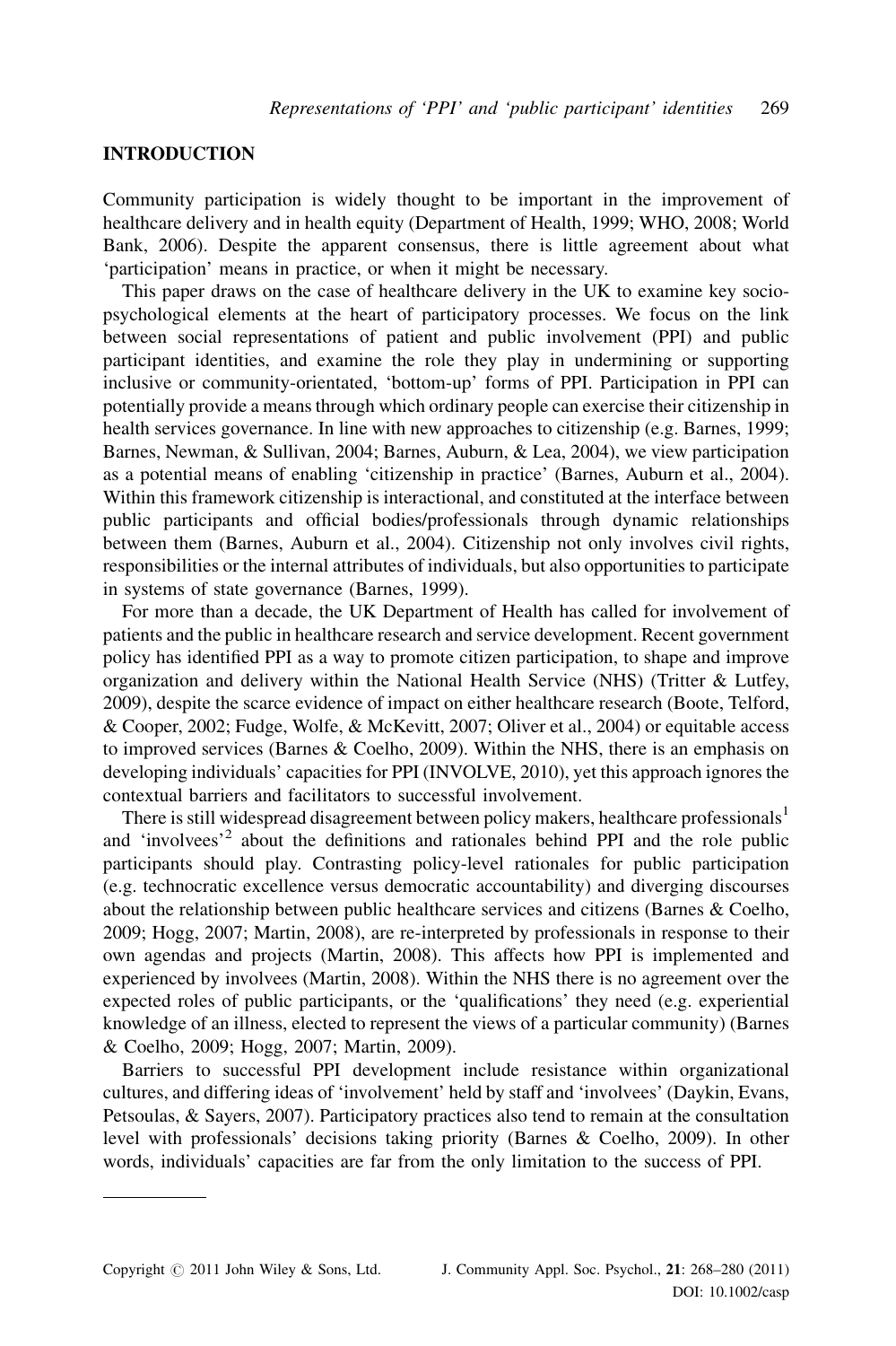#### 270 A. Renedo and C. Marston

One crucial area for understanding the social psychology of participation—the study of social identities of participants (Campbell & Jovchelovitch, 2000)—has to date been largely neglected in the PPI literature. This paper contributes to this neglected area of work.

Whatever form it takes, becoming a 'participant' is a way to assert your identity in the public sphere; to state who you are, what your knowledge is, and what your concerns are (Guareschi & Jovchelovitch, 2004). Individuals' engagement with PPI processes, impact on decision making, and participation in collective action for social change all have an influence on—and are influenced by—those individuals' social identities, self-esteem, and social recognition (Campbell & Jovchelovitch, 2000; Campbell & McLean, 2002; Campbell, 2005; Guareschi & Jovchelovitch, 2004). Similarly, and particularly in the absence of any general understanding of what 'participation' involves, relationships between involvees and professionals are crucial in forming the backdrop against which individuals' participation is 'learned and actualized' (Guareschi & Jovchelovitch, 2004, p. 314).

In this paper, we examine discourses about PPI among healthcare professionals in London, and explore how involvees negotiate these discourses when making sense of themselves as public participants. Drawing on social representations theory (Moscovici, 1974/2007, 2000) and the concept of social identity (Duveen, 2001; Duveen & Lloyd, 1986; Howarth, 2002), we explore how professionals' understandings of PPI contain discourses about the identity of the participant (i.e. who she is, how she should be/behave), and the effects these may have on developing or hindering inclusive and bottom-up forms of PPI. Social representations theory enables us to study the relational and symbolic dimensions of participation (Campbell & Jovchelovitch, 2000) and thus can contribute to understanding citizenship as an 'interactional matter' (Barnes, Auburn et al., 2004) that is realized in the inter-subjective space between ordinary citizens and the state.

## Social representations, identity and citizenship

Social representations are systems of social knowledge collectively constructed and reconstructed in communicative interaction and social practices with others (Moscovici, 1974/2007). As common symbolic resources shared by members of a particular group to give meaning to their social and material world, and orient themselves within it, social representations inform the behaviours of that group (Moscovici, 1984). Their content and dynamics reflect their grounding in people's positions in diverse socio-cultural and political contexts and the manifold dialogues with others through which they are constructed. Professionals' representations of PPI (i.e. understandings, norms and practices) permeate interactions with involvees and help constitute the symbolic environment within which involvees organize their experience and construct their identities as public participants.

Identities are intersubjectively constructed through the interplay of the symbolic resources contained in others' and own representations about self and our groups (Campbell & McLean, 2002; Howarth, 2002). Identities become meaningful in social interactions and practices through processes of positioning the self in relation to social representations circulating in our environment; appropriating, reworking and/or contesting these representations (Duveen, 2001). The availability of different identity positions in these networks of meanings is framed and constrained by contextual norms and values (Duveen, 1993). The relationship between how others represent the groups we belong to,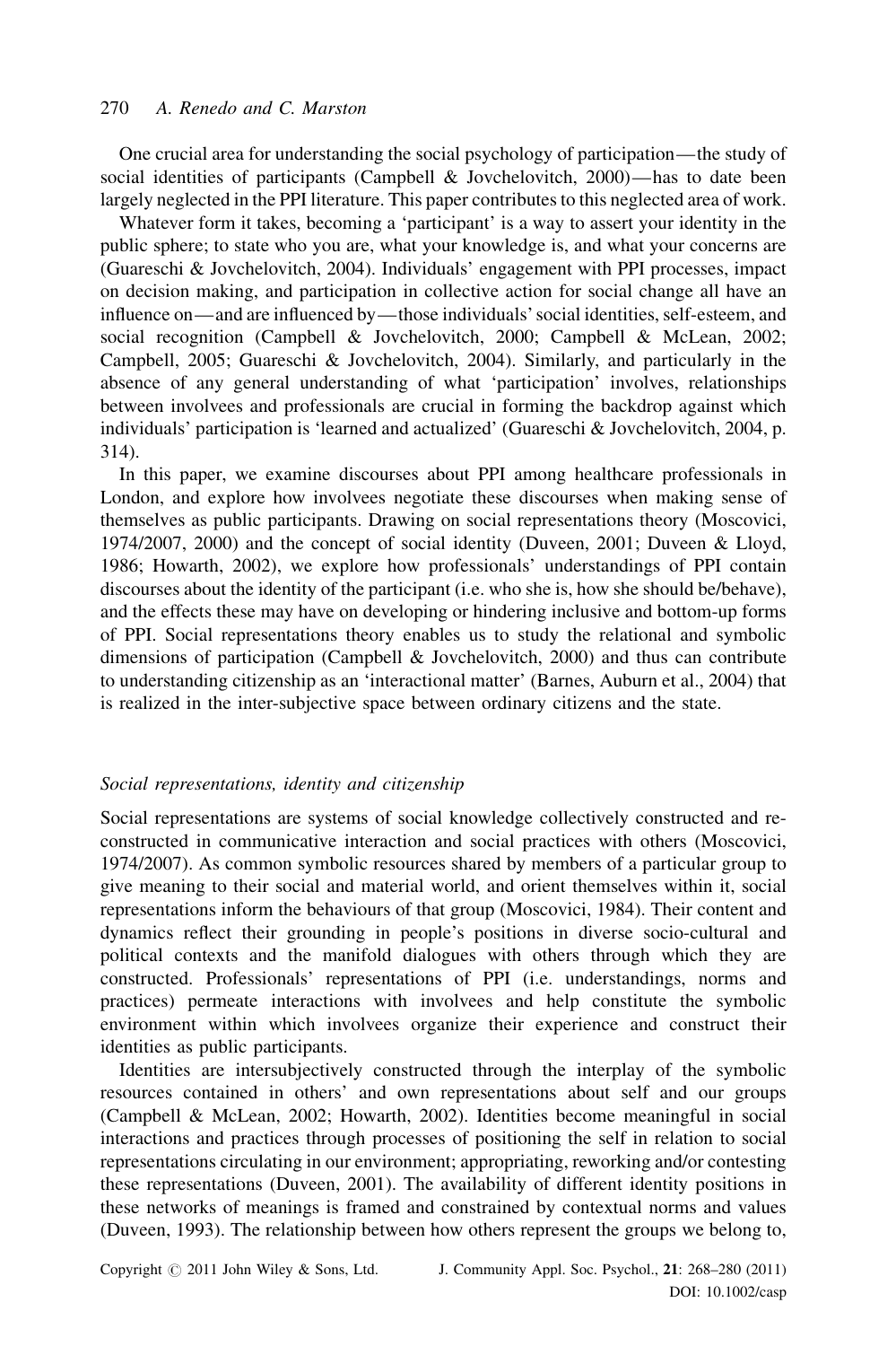and how we construct ourselves, becomes clear in the case of minority and socially excluded groups (e.g. Hodgetts, Radley, Chamberlain, & Hodgetts, 2007; Howarth, 2002). More 'powerful' others' representations of 'us' (self and social grouping) constitute symbolic and material constraints which may restrict the extent to which we are able to produce positive identities and challenge identities that put our potential future achievements and interests at risk. Identities may thus play an important role in reproducing or transforming relations of power and constraining or enabling individuals' civic engagement (Campbell & Jovchelovitch, 2000; Campbell & MacPhail, 2002; Campbell & McLean, 2002).

In relation to health care, Campbell and McLean (2002) have shown that social representations of ethnic minority groups play a key role in constraining their engagement in grassroots community participation. Hierarchical identity positions between health visitors and members of the public can also constrain dialogue, for instance in terms of the extent to which they accept each others' input (Gillespie & Cornish, 2010).

In the case of PPI, public participants' and professionals' interactions in decisionmaking are asymmetric in terms of symbolic and material power (e.g. status, access to information), which may prevent involvees participating in ways that adequately reflect their own concerns and needs (Ansell & Gash, 2008; Barnes & Coelho, 2009). On the other hand, participants may exercise agency in their relationships with others, resist negative representations projected onto them, and develop alternative and more positive identities (Howarth, 2006, 2010).

For dialogue to exist in the encounter between the knowledge and projects of self and another, each must recognize the other as 'legitimate partners in interaction' (Jovchelovitch, 2007, p. 132).

## **METHODS**

This study is part of a larger ethnographic project examining the PPI activities of CLAHRC (Collaboration for Leadership in Applied Health Research) for Northwest London. CLAHRC is a 'five year nationally funded collaborative research improvement programme that will accelerate health research into patient care'<sup>3</sup>. CLAHRC funds approximately seven projects every 18 months, under two research themes: Acute and chronic care, while highlighting three cross-cutting themes (PPI, collaborative learning and delivery and evaluation). CLAHRC helps the projects translate research results into better patient care, using the cross-cutting themes as a focus, for instance, helping with PPI implementation.

We used an ethnographic approach, examining the whole of the CLAHRC. At time of writing, the work was ongoing and this paper focuses on the cross-cutting work rather than the individual projects. Here we draw on 27 in-depth 45–120 minute individual interviews and 82 hours of observation of PPI activities run by CLAHRC. Twelve interviews were with healthcare professionals affiliated with CLAHRC, and required to implement PPI seven staff responsible for supporting and developing PPI, and five clinical researchers; 15 were with 'involvees'—service users or members of the public involved in CLAHRC PPI activities. All were audio-recorded and transcribed verbatim. Interviews covered general definitions and experiences of PPI in healthcare research and service improvement. Professionals also discussed public participants and their role. We asked involvees about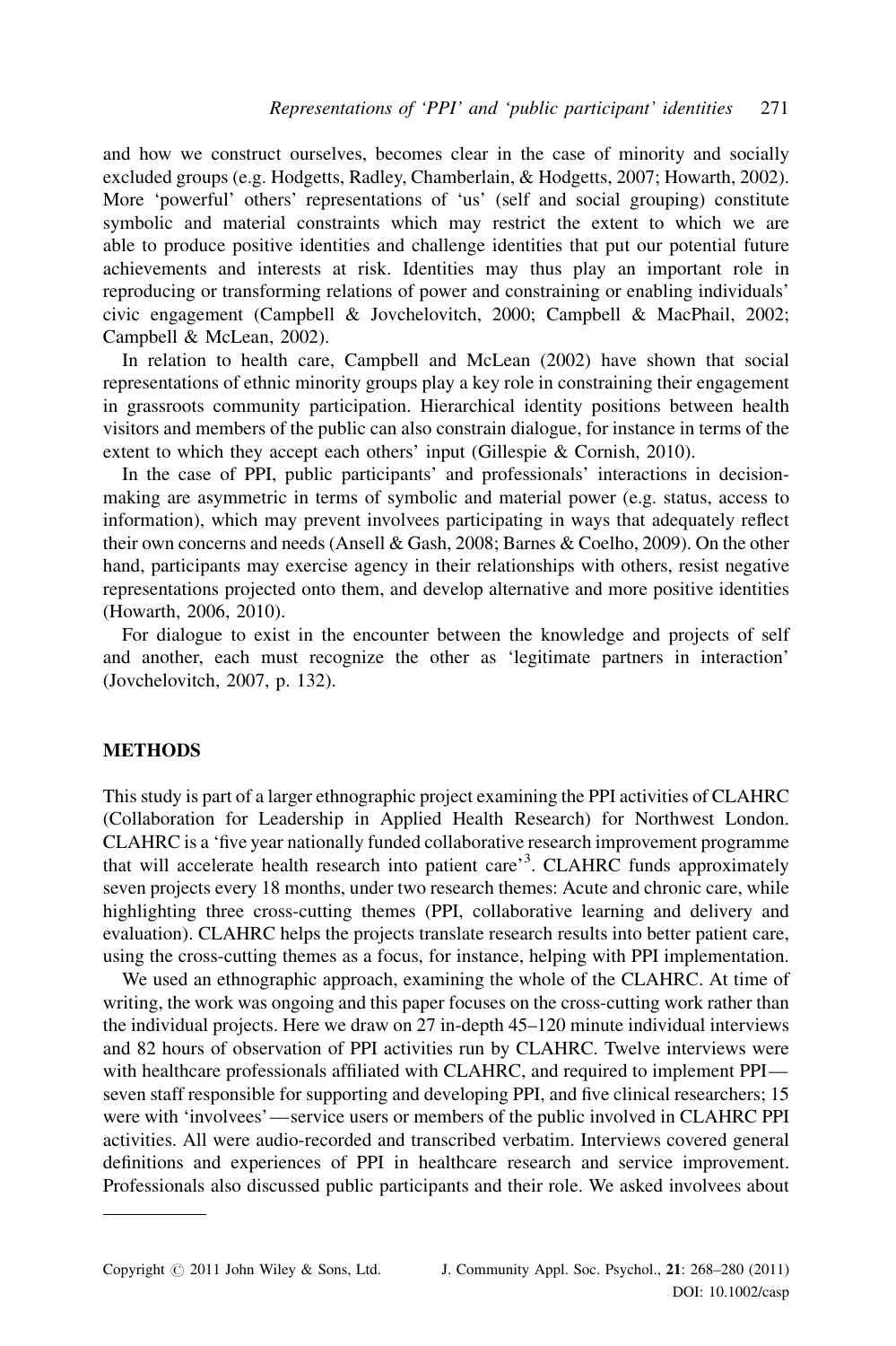identity, e.g. how they saw themselves as public participants and how they defined their role, their interactions with professionals and perceptions of how professionals viewed PPI.

We used two parallel analytic strategies to examine representations and identities: (1) We used iterative thematic analysis to identify key themes (e.g. meanings, symbols) (Attride-Stirling, 2001), and (2) we examined the type of discourse through which the themes emerged in participants' construction of representations and identities (e.g. contestation, explanation, justification). Through these strategies we identified interrelationship between themes (including their sequential relationship within the narrative) as well as the dynamics of the content within the themes. In the course of repeated rounds of analysis, we developed a coding frame of themes and sub-themes and identified the discursive patterns through which they arose.

#### Institutional context of the study

In the UK, PPI is delivered within a complex institutional context across a number of agencies and characterized by ongoing abolition and replacement of constituent bodies (e.g. PPI Forums) (Hogg, 2007; Hughes, Mullen, & Vincent-Jones, 2009). In 2008, responsibility for PPI was given to 'Local Involvement Networks' (LINks), which comprise various statutory agencies hosted by independent third sector organizations (Hughes et al., 2009). The LINks aim to mediate between the NHS and the public, enable PPI in commissioning, scrutiny and provision of health and social care, and collect and represent the health-related views of the local population (Hogg, 2009).

CLAHRC works in collaboration with LINks and other organizations in northwest London responsible for providing and commissioning care (e.g. primary care trusts, acute hospital trusts).

### RESULTS

#### Representations and identity

Professionals' representations of the identity of the 'involvee' were plural and contradictory, reflecting the tensions and ambiguity of the context where these representations are produced and enacted. As we will see, this plurality and contradiction applied both to the content and dynamics within each of the three major co-existing themes which formed their shared representations, as well as to the dynamics *between* these themes. The representations were rooted in the competing values of liberal individualism and communitarianism, the tensions between citizenship equality and expert authority, the intricacies of reconciling private and public spheres, the relationship between biomedical and experiential knowledge-systems and the conflict between the right to raise one's voice and norms of civic engagement.

Professionals represented PPI through five co-existing discourses: (1) Discourses of epistemology, (2) discourses of civic engagement, (3) discourses of pragmatism, (4) discourses of democratic equality and (5) discourses of reflexivity. All were put to use to different ends and played out in diverse and opposing representations of the identity of the involvee, who emerged simultaneously as a technocrat patient, self-interested political agent and institutionalized reflexive citizen (see below). This set of representations contains internal paradoxes between different practices and constructions of who the involvee is and how she should participate.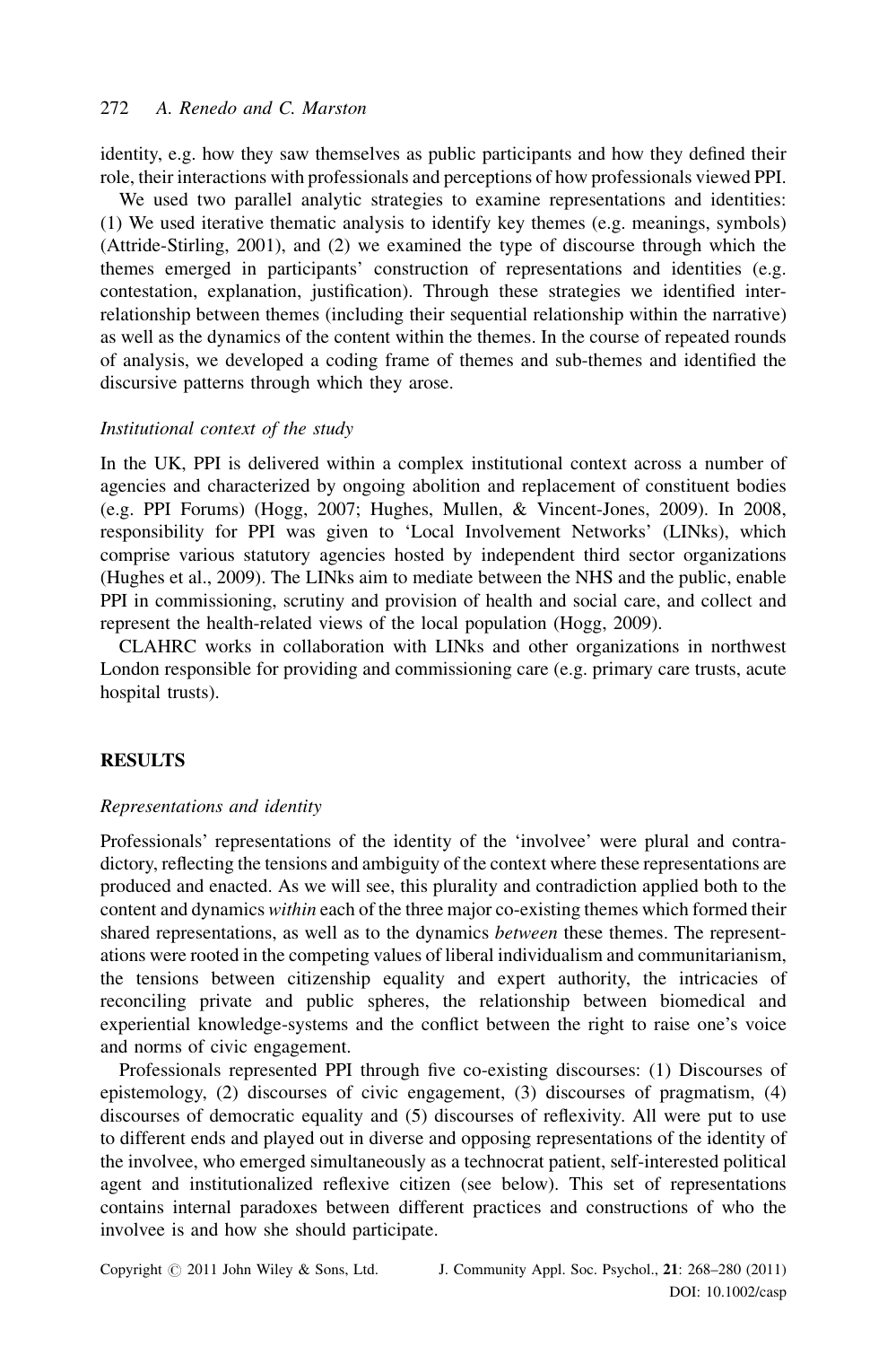For involvees in this study, entering the context of PPI entails participating in elite systems in which they must develop a new position as social actors and engage with the ways of thinking and norms of the environment. They must situate themselves within the network of plural and contradictory meanings (spoken, enacted and manifest) that comprise the 'culture' of PPI and in the process develop a sense of who they are as public participants.

Tensions were evident in involvees' identity positions, related to the contradictory ways they felt that professionals represented them and related to them. Involvees constructed and stated their identities through and against the voice of professionals/statutory others by assimilating, contesting and/or negotiating professionals' PPI-related practices and beliefs. That is, through and against their own perceptions of how professionals expect them to be and experiences of how they interact with them when participating. Involvees' identity work revealed self-other (professionals) tensions, framed by involvees' fight for social recognition and attempts to avoid the threats to the self posed by functioning within expertsystems as ordinary citizens.

#### Professionals' representations

Technocrat-patient. Professionals' accounts suggest a tension between the ideal of people as expert patient-advisors and the structural and symbolic realities of their lack of equality and agency when participating in expert-systems. There is a recurring dialogue in their accounts between epistemological discourses and civic engagement discourses, played out in the representation of involvees as technocrat-patients. The epistemological discourses construct the involvee as an outsider technocrat whose experiential knowledge as a patient/service user is a valuable asset for experts to enhance quality of research and services (Quote 1).

This representation is also anchored in images of involvees as lacking skills, and struggling to function in expert-institutional contexts. Professionals assert the need to improve involvees' knowledge through the development of their biomedical and research skills (Quote 2).

'We chose the word 'advisor' because we felt that what they were bringing was their understanding of the patient experience which would then provide some, almost advising the group [...] and that's all they can be, is experts in their own experience and that's really all we can expect of that person.'

# Quote 1  $(S^4)$

'It's [a public participant is] someone who's proactive, who's taken the time to learn about their disease or the healthcare they're involved in, who wants to learn more, wants to go on training, wants to understand about qualitative research methodology.'

Quote 2  $(R^5)$ 

Involvees' experiential knowledge is 'first-hand' knowledge-in-context developed through subjective and bodily experiences that are often alien to professionals. To participate, the involvee must fit within particular expert categories of disease (e.g. HIV) and produce 'confessional tales' of her illness that threaten to confine her within the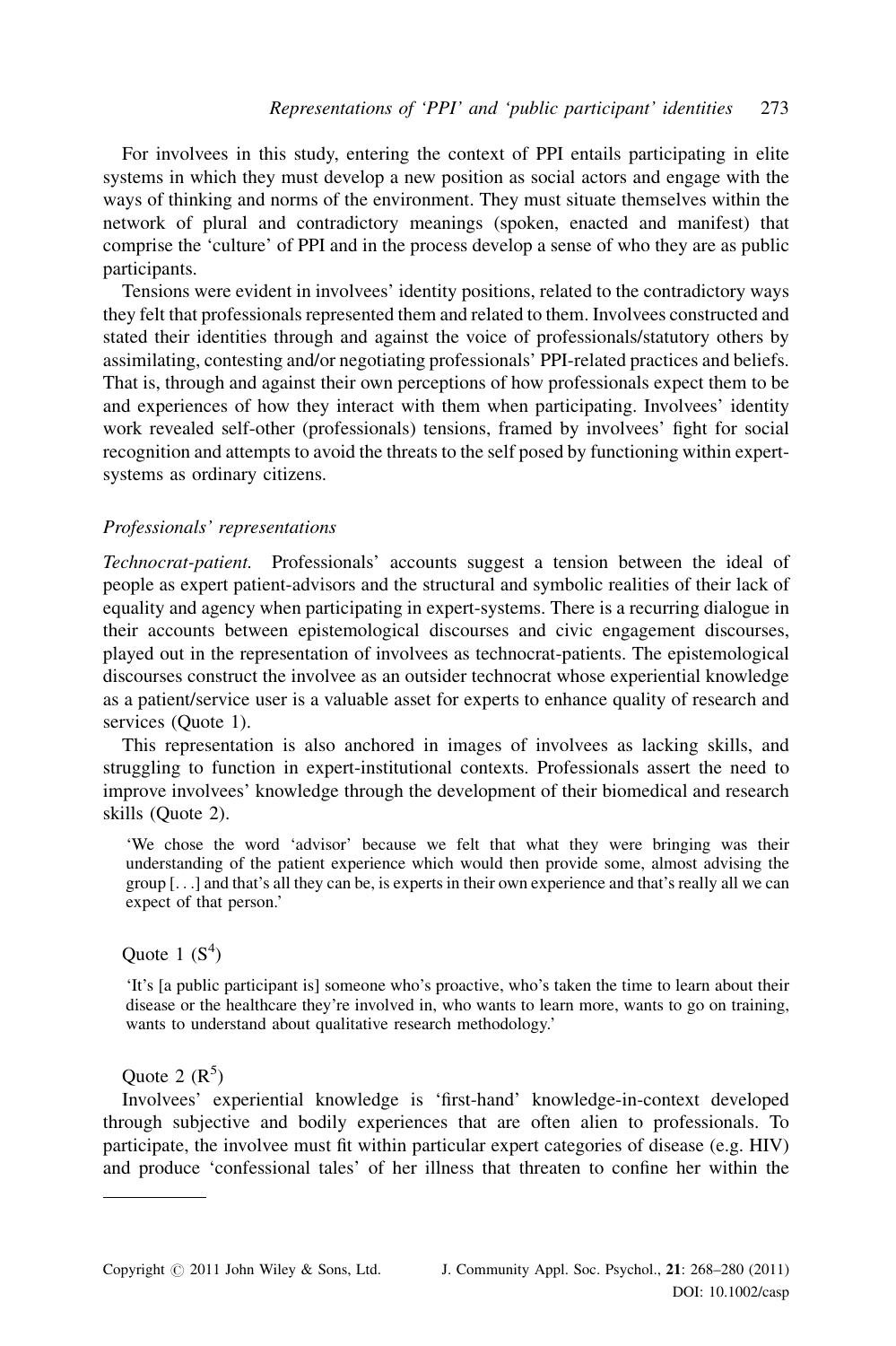#### 274 A. Renedo and C. Marston

'patient'/'user' category. Although she is encouraged to maintain her identity as an outsider so that her knowledge remains relevant, she is paradoxically asked to develop into a 'protoprofessional' to overcome the 'shortcomings' arising from only having experiential knowledge, and also to ensure that her contributions are effective; for example, CLAHRC developed and implemented a training programme aimed to create 'effective' public participants. Discourses of civic engagement are used to claim that 'professional' skills would enable involvees to exercise their rights as consumers/citizens. The representation of the involvee as a technocrat-patient is translated into paternalistic practices of correction through which professionals carefully manage PPI and involvees' adjustment to the ways of acting instituted by the expert majority. Practices such as providing involvees with notes they can refer to at a scrutiny committee and explaining these prior to the meeting, are justified as a way to help them to move with confidence in challenging institutional contexts, but also encourage conformity with the practices within those contexts, such as waiting for the Chair to request an opinion 'as opposed to just shouting out your experience.' (Professional, S).

## Self-interested political agent

In professionals' accounts there is a conflicting dialogue between discourses of pragmatism and discourses of democratic equality, played out in representations of the involvee as a self-interested political agent. On the one hand, she is an engaged agent who embraces her right to raise her voice. On the other, she is self-interested and lacks the qualities of the 'good' civic-minded citizen. Her input is not granted validity as it is bound to personal experiences, and lacks objectivity and universality; as such it is not useful to experts as it ignores the realities of the NHS and its professionals' working lives. In drawing upon discourses of pragmatism, professionals position themselves as both responsible to PPI and as subject to institutional constraints in their attempts to implement participatory initiatives.

Political agency to raise one's voice, as well as motivation to be informed are qualities that the technocrat-patient needs to develop to become the kind of involvee professionals want. However, when adopted by the self-interested political agent, these can be seen as a threat and an illegitimate effort to 'push' a particular selfish agenda. Every citizen has the right to question the established order. However, when this is not done within the NHS framework and considering professionals' everyday realities, the involvee is regarded as a burden (Quote 3). Discourses of democratic equality are used to justify the controls professionals exercise on involvees' roles (e.g. turning down requests for greater involvement). Involvees' political agency needs to be 'domesticated' so that the collaborative and democratic nature of PPI is not jeopardized by unruly subjects (Quote 3, Quote 4). It is here where professionals voice their concerns about broadening the involvee population and refer to public engagement as a 'recruitment' process led by them.

'We've had a lot of challenges with that in the sense that [the involvee has] been frustrated, that he sees that we're spending a lot of time making decisions and not reaching consensus  $[\ldots]$  'I think we are wasting money' and 'I am going to go to [CEO name] and say this' [...]. So it's a huge risk. [...] This is causing tension amongst the team, where they don't want him on the team any more. And the other thing, he wants to do more, [...] and so that is an issue, it's how much [involvement opportunity] can we give [him]?'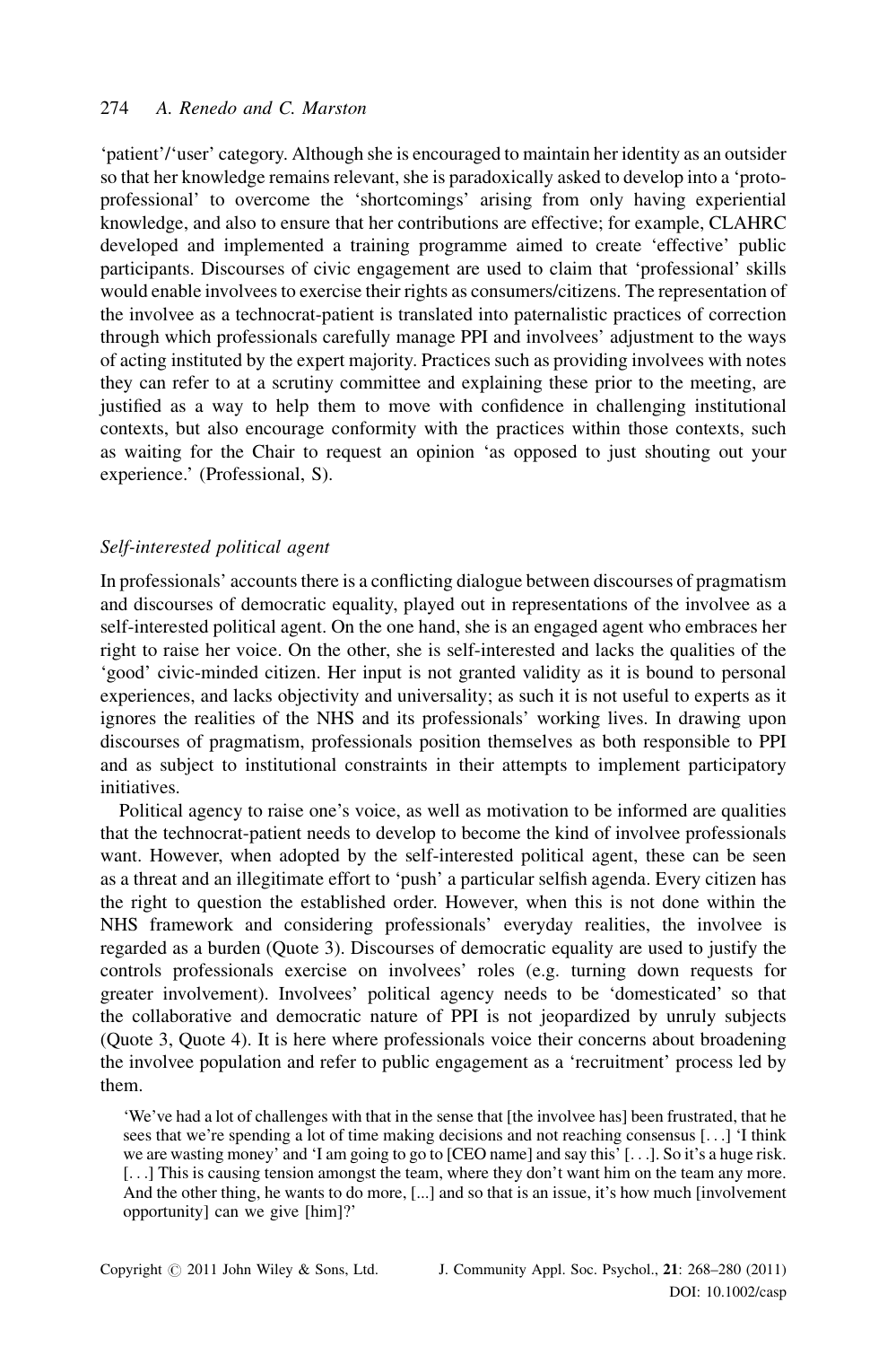## Quote 3 (R)

'There needs to be something [in the training] about people who are involved in public involvement actually, extending [involvees'] reach so that it's not just about the individual. '

#### Quote 4 (S)

#### Institutionalized reflexive citizen

In discourses of reflexivity, the involvee is entitled to exercise her right to participate in the public sphere as a citizen, but this is a right that needs to be institutionalized. Paradoxically, she is free to construct the terms of her participation, yet is required to develop the type of agency and subjectivity permitted in the institutional environment. For instance, the ability to be self-critical and discover personal biases is important to ensure her disinterested participation (Quote 5). As well as conforming to institutional practices and bureaucracies, she must fulfil certain social obligations. Discourses of democratic equality assert involvees' responsibility towards others. In their role, they must constrain their subjectivities to become able to channel the views of the community they represent, and promote civic engagement to achieve 'bottom-up' PPI. The involvee is at the interface between expert systems and the lay community. Experts want a particular type of input which will benefit their projects, and when channelling public input, the involvee is governed by expert frameworks. However, involvees also have a communitarian duty to act in the interest of ordinary citizens (e.g. with respect to their health needs) (Quote 5).

'We have our kind of really active LINk authorized representatives where they will have gone through a period of training as well and they will understand about, and be fully aware of the code of conduct and the Nolan Principles<sup>6</sup> and what's expected in terms of representing the LINk in a public meeting or a stakeholder event where they have a responsibility to assess what the LINk view is in a particular issue and to bring that forward as opposed to their own personal interests.'

## Quote 5 (S)

#### Involvees' identity: Difference, congruence and regulation

Difference and congruence. Paramount to the identity of the involvee is her situation as a dislocated outsider, a member of a minority group within an alien realm. The positions made available to her in the invitation to be a public participant and in the interaction with others from a majority out-group, are difficult to reconcile. On one hand, as an ordinary member of the public, she is called upon to exercise agency as a 'critical friend' and be a self-determined citizen/customer. On the other, she is aware of the norms of the expert system, where an agentic positioning may pose a threat to professionals' accountability and where the frailty of her knowledge in the encounter with the logic of experts might put her legitimacy at risk. Participants' identity strategies sought to achieve social recognition whilst bolstering their self-esteem, through continuous ontological and epistemological differentiation from both members of their 'lay-public' in-group and the type of commonsense knowledge that they hold (Quote 6, Quote 7). Strategies of differentiation emerged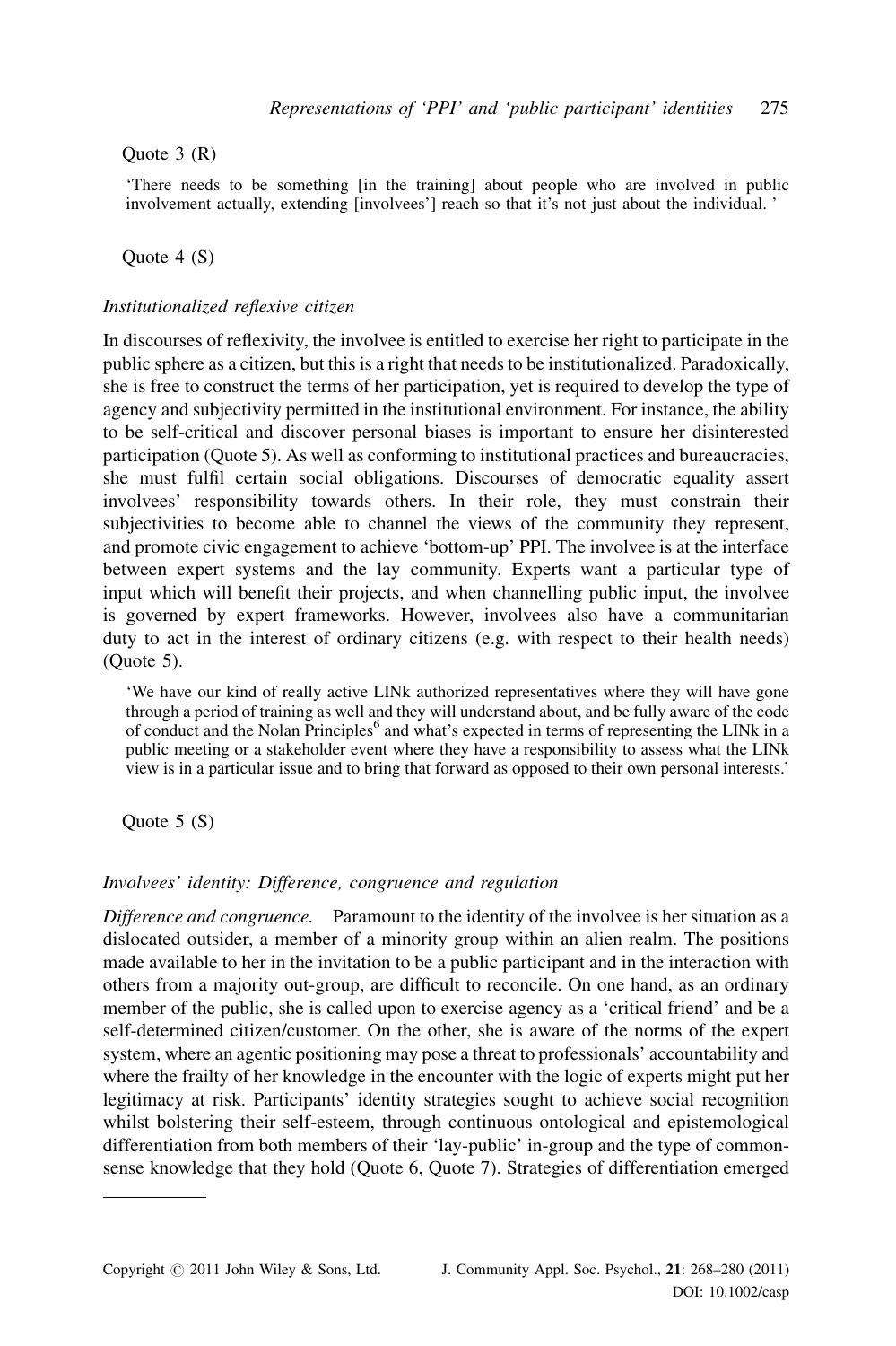hand-in-hand with strategies of ontological and epistemological similarity: Seeking congruence with the way of thinking and being characteristic of the 'host' environment (Quote 7). Involvees critically engaged with the views and practices of professionals, contesting them both at interviews and at observed group discussions between public participants. However, the degree to which this happened at the performative level was framed by the norms and values of the system. The need for congruence with the alien institutional expert-system, guided their discursive and performative identity in the enactment of their PPI role.

Intra-group comparisons aimed at dealing with the negative representations of their social group were manifest in involvees' assertions that they had education and/or a professional background that equipped them to do PPI. They also positively differentiated themselves from vocal members of the public with personal agendas that neglect the public interest. In unfolding this identity strategy they addressed professional/statutory others, contesting their potential doubts about the quality of their knowledge and the unrepresentative (biased, self-interested) nature of their contributions. They were careful to present themselves as having moved from this original position as patients/members of the 'lay-public' and gained forms of expertise characteristic of the 'host' context (e.g. biomedical, research-related). In this way they could assert 'insiderness' and thus protect themselves from the implicit meanings and practices that construct difference and separation from the expert majority and which are contained in professionals' invitation to the technocrat-patient. Those with long experience in PPI positioned themselves as quasi-experts through alignment with professional others and those others' expertise (Quote 6).

'I can go to [first name of researcher] and ask, 'do you think these people [other involvees] that have been involved know what's going on? Have they got a clue?

#### Quote 6

'I've had a good education, so I'm more than the average person off the street. If you have a degree you think systematically [...] You don't get taken on to a REC until you've had a testing interview, the most testing I've ever had, more testing than a job.'

#### Quote 7

Involvees' search for similarity with the expert out-group existed in tandem with recurrent demands of the need to understand the complexity of host contexts (e.g. bureaucratic practices) (Quote 8). Common to all involvees interviewed was the urge to become self-sufficient, i.e. able to move with agency and equal status to experts in the exercise of their civic engagement within this institutional context. This materialized at interviews and field observations in their frequent requests for information about the NHS (e.g. service commissioning). The identity strategy of positively differentiating from the lay in-group co-existed with the need to embrace the role of the 'technocrat-patient', which involved conforming to a position as a lay ordinary outsider. For instance, when introducing themselves at consultation meetings or PPI events, involvees would open presentations with an apology for being 'just an ordinary person', or similar. At interview they explained that at these professional-dominated events, experts introduced themselves by their professional role, and so they felt they had no alternative but to present themselves as public/patient representatives.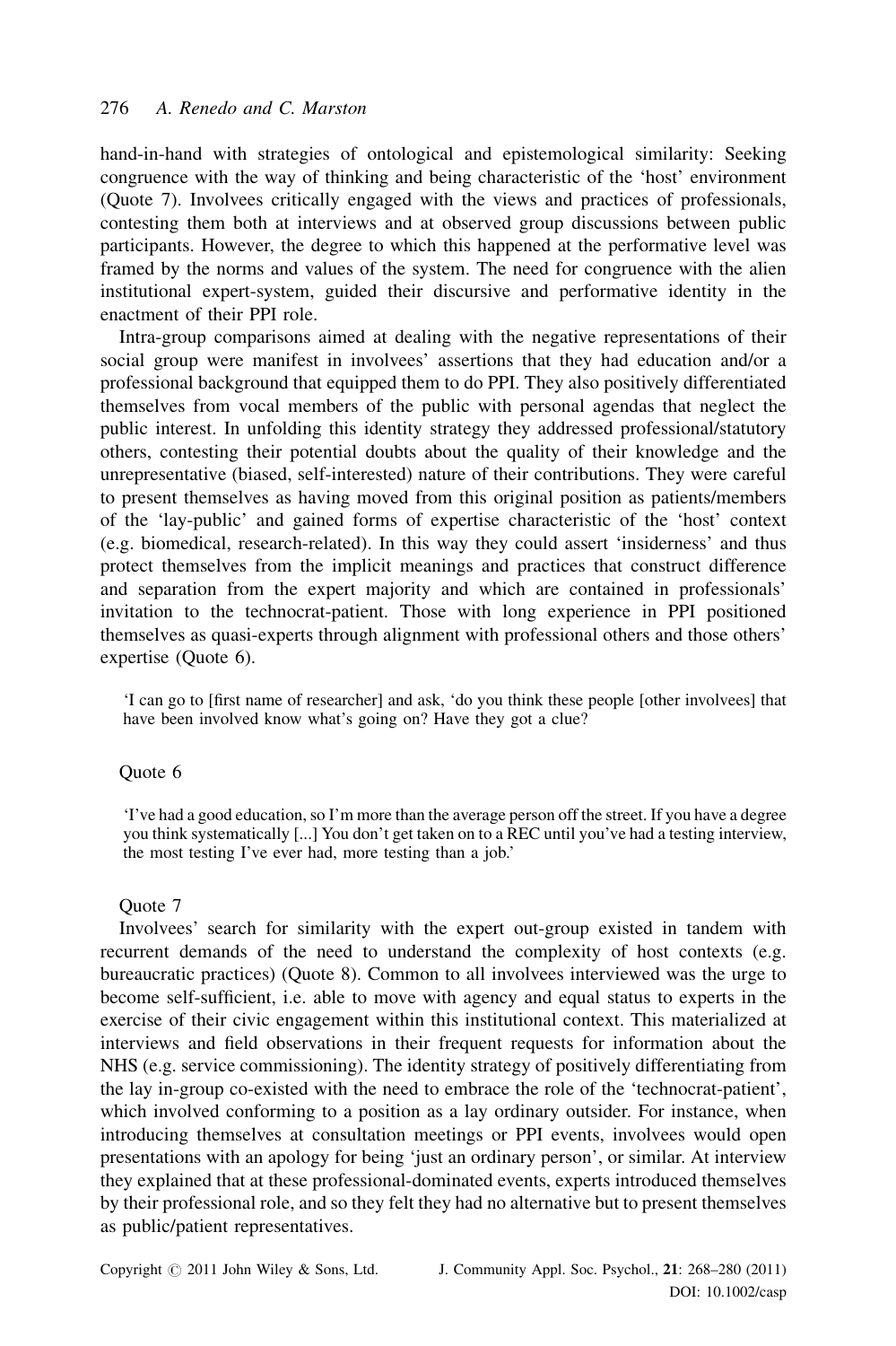'[...] you get confidence from knowledge and understanding the system, and what I found was that when you went to challenge someone initially they would try and tell you, you were wrong [...]

## Quote 8

# Regulation

As they embrace their role as public participants, involvees have to conform to the bureaucratic procedures and ways of being of institutionalized others. In our study, this was evident in the adoption of self-regulated and organization-related identity positions. These are linked to the democratic rationales behind PPI, where participation in 'public' forms of decision making requires involvees to embrace the role disinterestedly, as a civic duty. What emerged implicitly from participants' accounts and our observations was that involvees all had a 'passion' for a subject/patient group, which was linked to their private life-worlds and embodied subjectivities (e.g. illness). They were aware that this could threaten their legitimacy and often engaged in justificatory arguments of self-regulation, asserting their interests did not stem from their own socio-psychological context. Here, they engaged in identity strategies of alignment with the group they had to represent (i.e. local community) and sought to present themselves as detached from their own embodied self (Quote 10). In unfolding this strategy, participants appropriated and put to use discourses of democratic equality and identified themselves as conduits for communication of public healthcare needs. They asserted their community identity and drew upon local knowledge of health issues to underline the epistemological validity of their input.

Involvees constructed themselves as working for the public good via their struggles in manoeuvring through expert systems, adjusting to bureaucratic duties, and demonstrating their capacity to perform and deliver tasks with professionalism (Quote 9). They often referred to their experience as a battle to engage powerful others and treated their organizational belonging (e.g. LINk) as a resource to claim legitimacy in their attempt to develop 'high-end' connections with those others. They frequently adopted organization-related identity positions and aligned themselves with the organizational ethos and discourses (Quote 9).

'You have to develop relationships with people at high level, get high level buy in from the NHS, from the council, from whichever organisation you're dealing with so that they trust you basically as an individual, and if they trust you as an individual and they understand the structure of your organisation and how it functions and that you've got the right checks and balances and [...] it's very hard work to get them to accept a particular view from the public. They say they want evidence. When it suits them evidence can be 20 people sitting in a room verbally articulating their views, when it doesn't suit them, they want a ten page essay from each individual.'

#### Quote 9

'I just not only speak for myself. I speak for 200 elderly people where we live, and there are various issues where we have been very adversely affected by the government changing the whole structure of healthcare for elderly.'

Quote 10

#### DISCUSSION

This paper has explored how professionals' representations of PPI can constrain or facilitate formation of 'public participant' identities, which in turn may play an important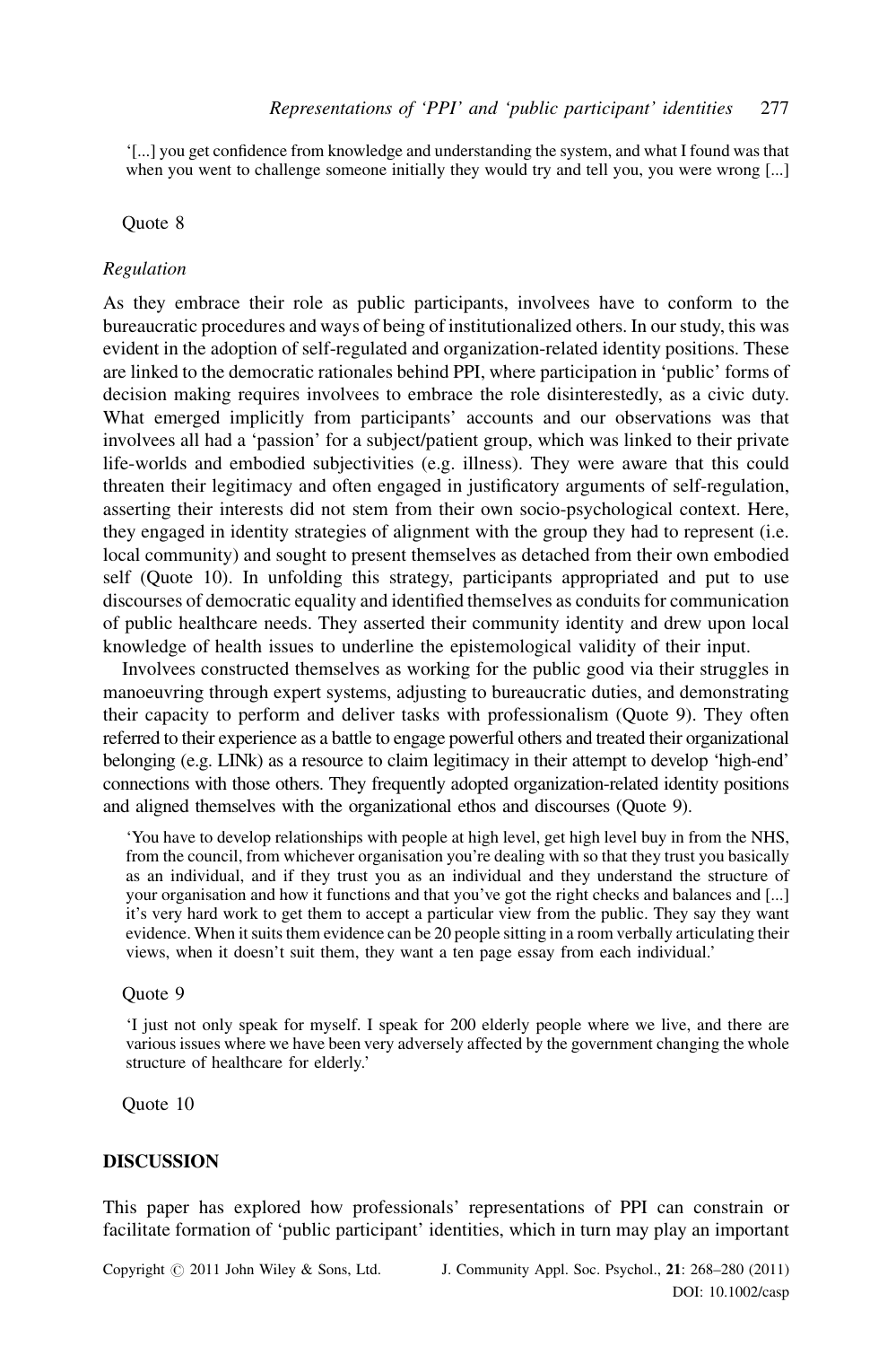#### 278 A. Renedo and C. Marston

role in enabling or limiting civic engagement in healthcare. Examining these symbolic and relational factors in addition to individual characteristics is therefore crucial to understand why PPI processes work or do not work.

We have shown that being an involvee is about struggling first to assert a legitimate identity as a public participant, second to 'survive' as a lone outsider and a minority in complex expert-systems, third to exercise agency when having to adapt to institutional topdown forms of PPI, and fourth to cope with threats to lay identities and derogated commonsense knowledge. These struggles illustrate obstacles to involvees' developing self-images that reflect their own interests and projects, and that empower them to have an impact in the public sphere. They also point to the impediments they encounter when seeking to enact their citizenship and play a role in influencing healthcare. The experience of involvees includes having to question and reject their own subjectivities and belonging to private spheres, and simultaneously conform to institutionalized forms of PPI.

Involvees in our study made sense of their role and embraced participatory initiatives through and against their perceptions and experiences of how professionals saw them and related to them. We do not argue that professionals' representations have absolute power over involvees, nor that they are the only symbolic resources which involvees draw upon when constructing their identities. Nevertheless, this study shows that professionals are important significant others, and interactions with them are key relational contexts within which involvees define their experience and self-understanding. The interplay of these relational and symbolic aspects of participation enables us to unpack the mechanisms whereby the contradictions and disagreements around PPI (e.g. rationales, roles) identified in the literature (see Introduction) are crystallized in the subjectivity of involvees.

Our findings are derived from a specific programme in one city in the UK. While we do not claim that our sample represents PPI across the UK, our research provides insights into the dialogical nature of PPI and thus offers a novel way of understanding this phenomenon which is likely to be relevant more generally. We have shown that participation in PPI is a constitutive process through which the 'involvee' is constructed and realizes her role in dynamic relationships with public bodies and professionals. Assuming that involvees are separate entities, detaches them from the relational and symbolic processes through which they are constituted. Recognizing PPI's dialogical nature is therefore important since there is often much emphasis on the individual capacities of 'involvees'—in terms of adopting their PPI role, or of professionals—in terms of engaging the public. Our study suggests that current attempts to foster citizen engagement with healthcare may be unintentionally constraining the enactment of the subjectivities and forms of knowledge that ordinary people bring to the PPI encounter, consequently disengaging certain groups, and perpetuating the same inequalities that participation seeks to address. If we agree that participation in the public sphere is a practice inherently linked to the knowledge we have of our self and social group, of who we are and what our needs are (Campbell  $\&$ Jovchelovitch, 2000), we should engage with involvees' different world views and ways of life. Our findings highlight the importance of being attentive to the link between representations and identity to further our understanding of how citizenship in PPI is not automatically conferred upon people by 'inviting' them to participate in the public sphere, but instead and in line with new approaches (Barnes, Auburn et al., 2004), is a dynamic relational practice, meaningfully constituted and negotiated through interactions between the state and citizens. We believe that the interrelated phenomena of social representations and identity are key elements in constructing a social psychology of citizenship.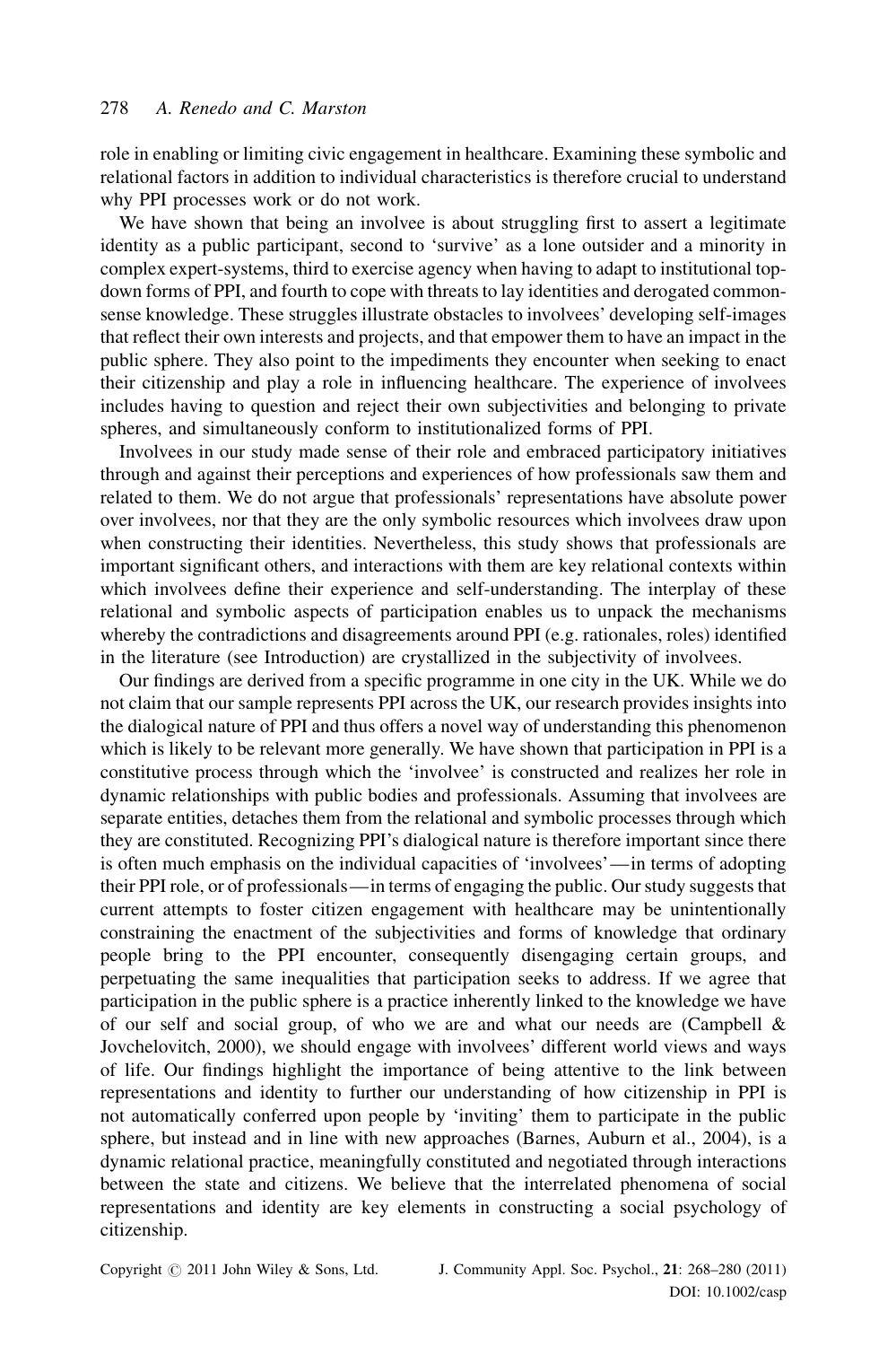There are a number of strategies that might mitigate some of the problems we identify. For instance, networking with others in similar roles might help with difficulties caused by involvees' identities as 'lone outsiders'. Involvees could be encouraged to take more control over PPI, perhaps by hosting particular activities on their 'home turf', or by engaging in peer-to-peer learning so that induction into complex expert systems are less likely to be experienced as 'correction' of individual shortcomings. Understanding how and whether such strategies work will be crucial to improve existing PPI systems.

National calls for public participation and top-down establishment of institutional infrastructure, e.g. LINks to promote bottom-up active citizenship are not enough. Without understanding how involvee identities are constructed in participatory processes on the ground, we risk—with the best intentions—undermining the development and sustainability of truly inclusive participatory projects.

#### **REFERENCES**

- Ansell, C., & Gash, A. (2008). Collaborative governance in theory and practice. Journal of Public Administration Research and Theory, 18, 543–571.
- Attride-Stirling, J. (2001). Thematic networks: An analytic tool for qualitative research. Qualitative Research, 1, 385–405.
- Barnes, M. (1999). Users as citizens: Collective action and the local governance of welfare. Social Policy & Administration, 33, 73–90.
- Barnes, M., & Coelho, V. S. (2009). Social participation in health in Brazil and England: Inclusion, representation and authority. Health Expectations, 12, 226–236.
- Barnes, M., Newman, J., & Sullivan, H. (2004). Power, participation, and political renewal: Theoretical perspectives on public participation under New Labour in Britain. Social Politics, 11, 267–279.
- Barnes, R., Auburn, T., & Lea, S. (2004). Citizenship in practice. British Journal of Social Psychology, 43, 187–206.
- Boote, J., Telford, R., & Cooper, C. (2002). Consumer involvement in health research: A review and research agenda. Health Policy, 61, 213–236.
- Campbell, K. (2005). Theorizing the authentic: Identity, engagement, and public space. Administration Society, 36, 688–705.
- Campbell, C., & Jovchelovitch, S. (2000). Health, community and development: Towards a social psychology of participation. Journal of Community & Applied Social Psychology, 10, 255–270.
- Campbell, C., & MacPhail, C. (2002). Peer education, gender and the development of critical consciousness: Participatory HIV prevention by South African youth. Social Science & Medicine, 55, 331–345.
- Campbell, C., & McLean, C. (2002). Representations of ethnicity in people's accounts of local community participation in a multi-ethnic community in England. Journal of Community  $\&$ Applied Social Psychology, 12, 13–29.
- Daykin, N., Evans, D., Petsoulas, C., & Sayers, A. (2007). Evaluating the impact of patient and public involvement initiatives on UK health services: A systematic review. Evidence & Policy: A Journal of Research, Debate and Practice, 3, 47–65. DOI: 10.1332/174426407779702201
- Department of Health (1999). Reducing Health Inquealities: An Action Report, London.
- Duveen, G. (1993). The development of social representations of gender. Papers on Social Representations, 2, 1–7.
- Duveen, G. (2001). Representations, identities, resistance. In K. Deaux, & G. Philogene (Eds.), Representations of the social: Bridging theoretical tradition. Oxford: Blackwell.
- Duveen, G., & Lloyd, B. (1986). The significance of social identities. British Journal of Social Psychology, 25, 219–230.
- Fudge, N., Wolfe, C. D., & McKevitt, C. (2007). Involving older people in health research. Age Ageing, 36, 492–500.